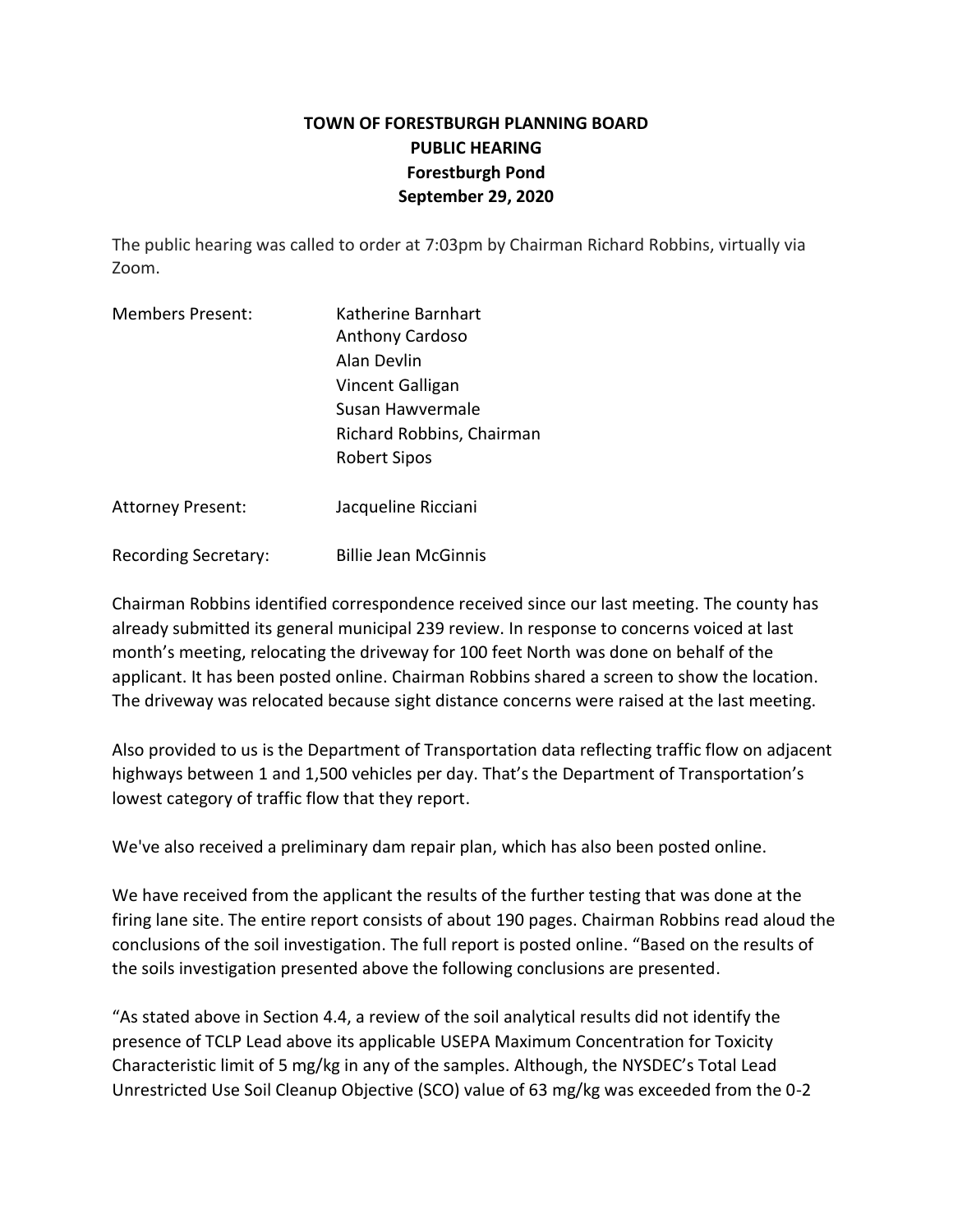inch intervals in samples 25C at 314 mg/kg, 25R at 169 mg/kg, 50L at 141 mg/kg, 75R at 91.7 mg/kg and 100L at 93.3 mg/kg, such exceedances were not detected in the 12-16 inch intervals in any of these samples and all concentrations remained well below the applicable Restricted Use Residential SCO of 400 mg/kg in each of the samples.

"Such concentrations are drastically improved from the preliminary screening (Previous ESA dated June 23, 2020) where site constraints were suspected of causing arbitrarily high Total Lead and TCLP lead concentrations due to likely collection of lead ammunition fragments at the base of exposed bedrock surfaces using hand trowel equipment. As such, it is Keystone's opinion that use of hydraulically powered Geoprobe macrocore equipment during re-sampling has provided more complete and accurate information which indicate a lack of any lead contamination above the applicable NYSDEC Restricted Use SCOs. Based on this information, the business environmental risk associated with the Property's historic use as a firing range is considered only limited and may not warrant further action (including remediation or installation of the previously proposed monitoring well) depending on the Client's level of risk tolerance and confirmation from the NYSDEC as the regulatory agency. These conclusions should supersede any conclusions defined in the Previous ESA report.

"#5 As identified above in Section 4.5, the business environmental risk associated with the Property's historic use as a firing range is considered only limited and may not warrant further action depending on the Client's level of risk tolerance. This includes remediation, monitoring or installation of the previously proposed monitoring well, since Total Lead was not detected above the most conservative Unrestricted SCO in any of the 12-16 inch samples. However, Keystone does recommend that the residential supply wells proposed nearest to the firing lane be sampled for Total Lead prior to any human consumption. If lead is detected above associated quality standards, then the NYSDEC should be notified as the regulatory agency and at a minimum, a lead filtration system should be installed and a monitoring program be instituted in order to protect human health, as applicable. To ensure such actions occur, a note should be added to the project plans requiring such actions, as applicable. Also, Keystone recommends that this report be provided to Mr. Michael Kilmer of the NYSDEC's Region 3 Department of Remediation Office at 21 South Putt Corners Road, New Paltz, NY 12561 for review and comment, as a representative of the regulatory agency. Mr. Kilmer can also be reached via phone at (845) 633-5463 and email at michael.kilmer@dec.ny.gov."

After receiving this report, the Town's Engineer, Glenn Smith provided his analysis. Chairman Robbins read aloud his report dated September 28, 2020 in its entirety. This has also been posted to the website.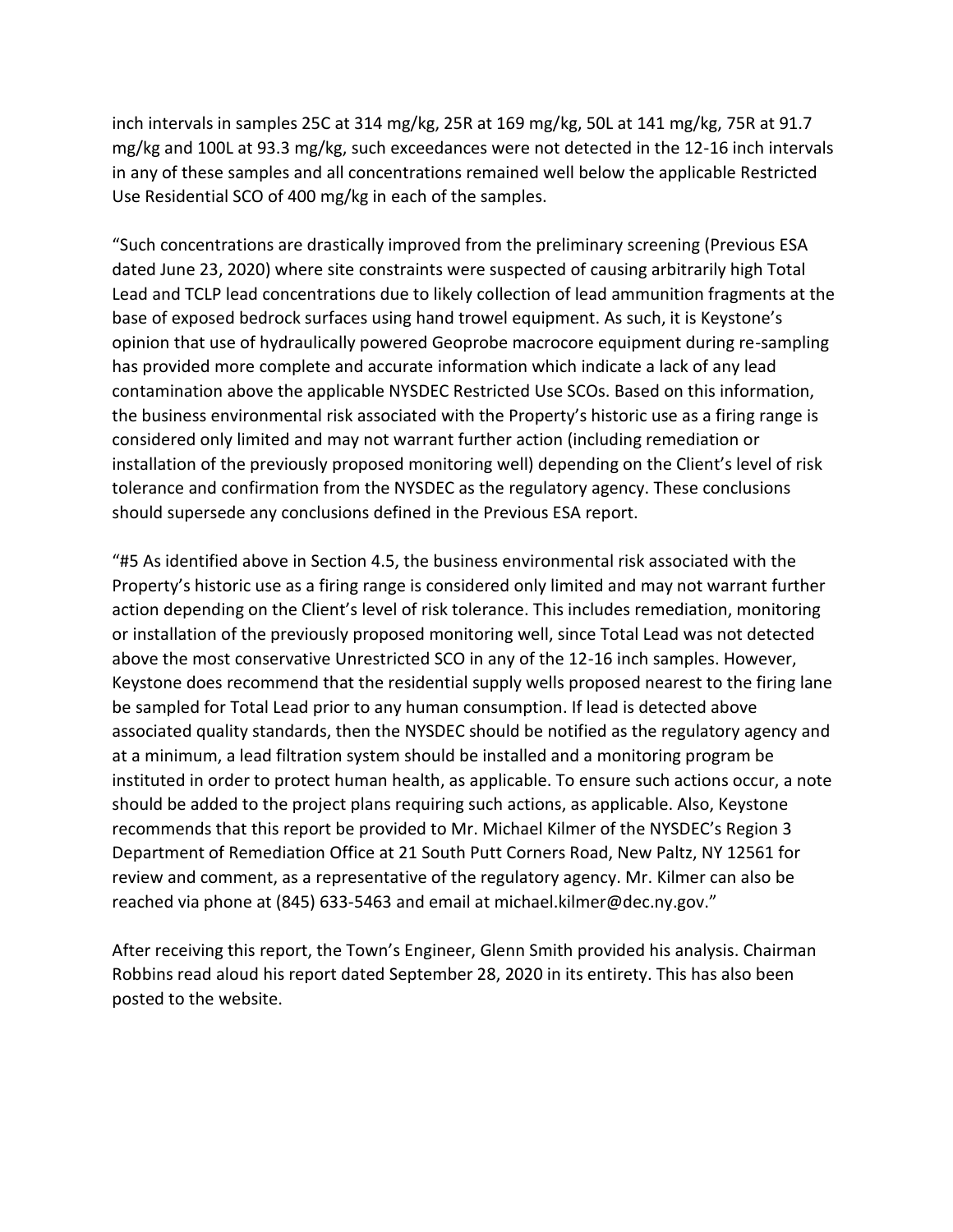Chairman Robbins reported that we have also received correspondence from David Licht dated September 29, 2020 which was received at 3pm today. This correspondence has been posted online for reference.

Motion made by S. Hawvermale to open the public hearing. Seconded by K. Barnhart. Vote: All in favor.

Chairman Robbins opened the floor for public comment.

Chuck Vassallo asked about the technical difficulties he is experiencing. He had been in the waiting room for quite a while. He wrote to the Town Supervisor because he was concerned that something was amiss. Chairman Robbins explained that he was reading correspondence aloud and when he finished, he saw that people were in the waiting room. The correspondence read aloud has been posted online. Mr. Vassallo indicated that he waited awhile and was concerned and didn't want to be squelched because these issues concern a number of us.

Victor Grund commented on Mary Ellen Toomey's correspondence. He's in agreement. He's concerned because they measured lead very close to the shooting range but in the report it talks about drainage down toward the southeast corner of Lot 21. His concern is that they have property adjacent to Lot 21 and there is a very low wet spot there and it seems to be a catch-all for any runoff from up near the shooting range. How far does lead travel? We understand the levels at the lane but what are the levels at our property and other properties? He's in support of Ms. Toomey's comments.

Mary Ellen Toomey called in to comment. She's on Hartwood Road and doesn't have internet access. Where this impacts people the most, people don't have access to Zoom. They have satellite and cannot use Zoom. At last public hearing, she was able to appear but used up her 4G allotment for the month. She says it's very important for the people that are mostly impacted by this development that we find some other means to meet whether we ask the firehouse to open up their room where they can be socially distanced. It seems very inappropriate to conduct these public hearings in this manner and not allow people to participate fully by appearing. Ms. Toomey wants to talk in more detail about the study that was received by the Department of Transportation regarding Route 42 and the traffic. It's her understanding the last report was done in 2017. She has other questions about that report. Does the report include future impact as far as more traffic and more cars on the road especially at that intersection, at the blinking light which we know to be a very dangerous intersection?

Jen Langusch thanked the Board for their diligence in hearing the opinion of the public. She went on to say that there's a lot of concerns by nearby residents of this development. While this process has been good at addressing more logistical concerns and minor questions, she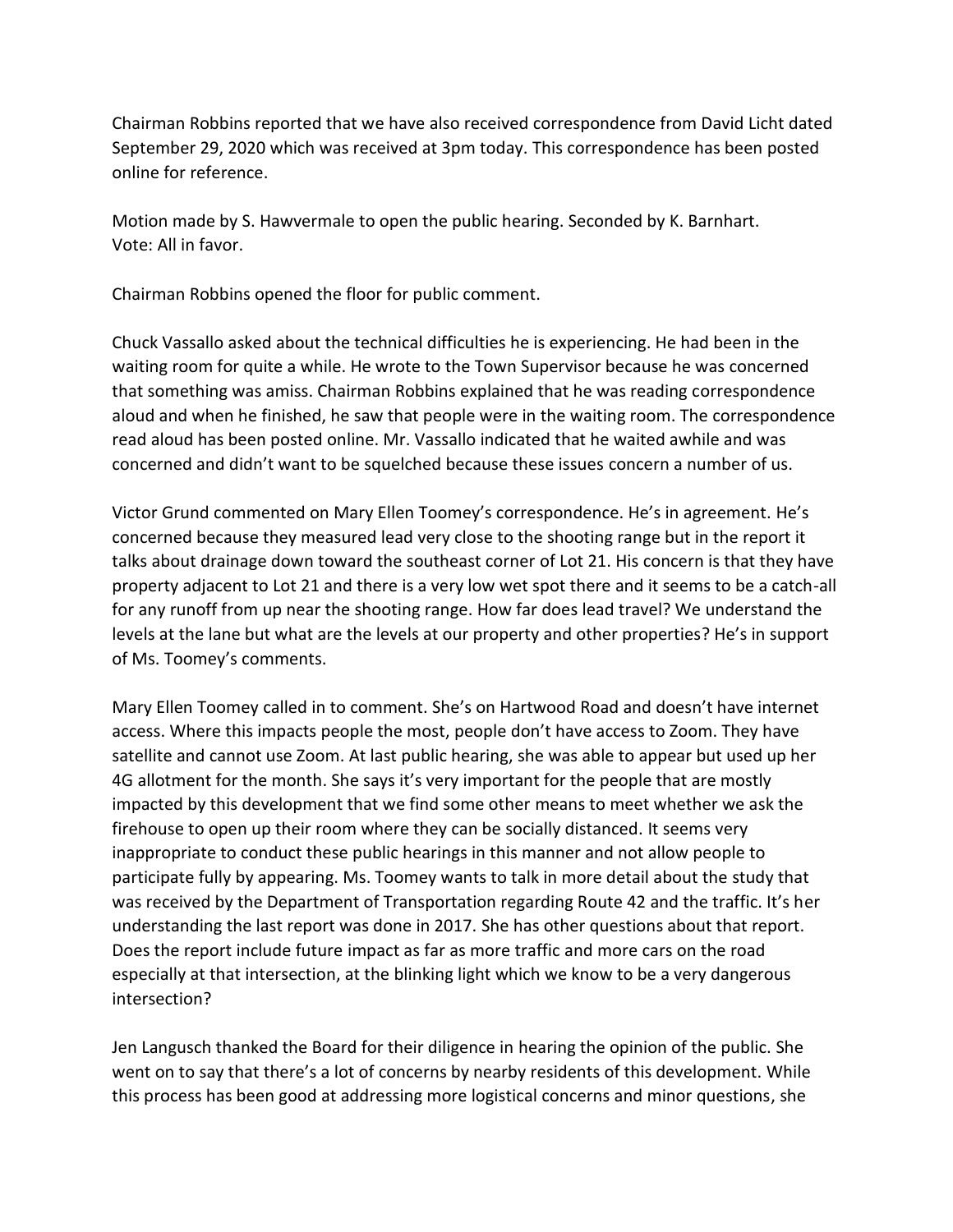thinks the overwhelming things that haven't been addressed are that this has a significant impact in terms of the volume of lots we're talking about approving for subdivision and the broader impact of that on the disturbance and noise and impact to the community. Consider the number of people that have voiced their concerns. All of those things remain a concern for all of the people in the area. The Board has done a very good job of listening to the community. She thinks that overall when you look at 21 new households being added to a town of, according to the last census data, only 375 households, you're talking about adding 21 new households and that's a 6% increase, all concentrated in what is essentially 1.5% of the land in Forestburgh. It is heavy development for a small intersection. She thinks that should be considered in the opinions of the Board moving forward of whether to approve or disapprove this plan. She thanked the Board for being patient with the members of the public. She asked that the Board consider the number of people, whether it's Licht, Langusch, Gillian, Toomey, Katzman or Grund, who have all raised pretty vehement objections to this plan. She really would like those voices to be considered in this final adjudication.

David Licht is wondering how his questions will be answered that were submitted today. He has additional points. For the new residents, how will they be handling garbage disposal and what will the impact of garbage disposal trucks be on the community. Mr. Licht added another point that it's well known that any amount of lead ingested can cause all kinds of nervous disorders. We hear all kinds of statistics that Mr. Lord's company has given us, but the fact that any community that has even the most minor amounts of lead are finding that their children and adults are having neurological problems. It's not a problem on his side of the lake but it is surely on the other side where the shooting range is.

Tuck Milligan is in agreement with all that has been said. He's married into the neighborhood, married to Mary Ellen Toomey. As such, he's a co-trustee of the Sabina Toomey living trust which is adjacent to Lot 21 and the property in general. The process seems like this is a very impactful development. The process of the Planning Board seems to be moving very swiftly and the information provided has been very little. He's sure it's available online but even today's available reports give very little time to review and absorb it. Another problem is the limitation to public access to these meetings. It seems very difficult to conduct a full understanding of the residents of Forestburgh without really involving lots of people in the population. It really has to do with information and getting it out and making this process a little more transparent than it's looking from his prospective.

Motion made by K. Barnhart to close the public hearing. Seconded by S. Hawvermale.

A. Cardoso commented that multiple people have indicated a concern about access to the meeting. If it's possible, the Board should arrange something with the fire department or at the pavilion so we could keep the public hearing open to allow anyone that doesn't have internet